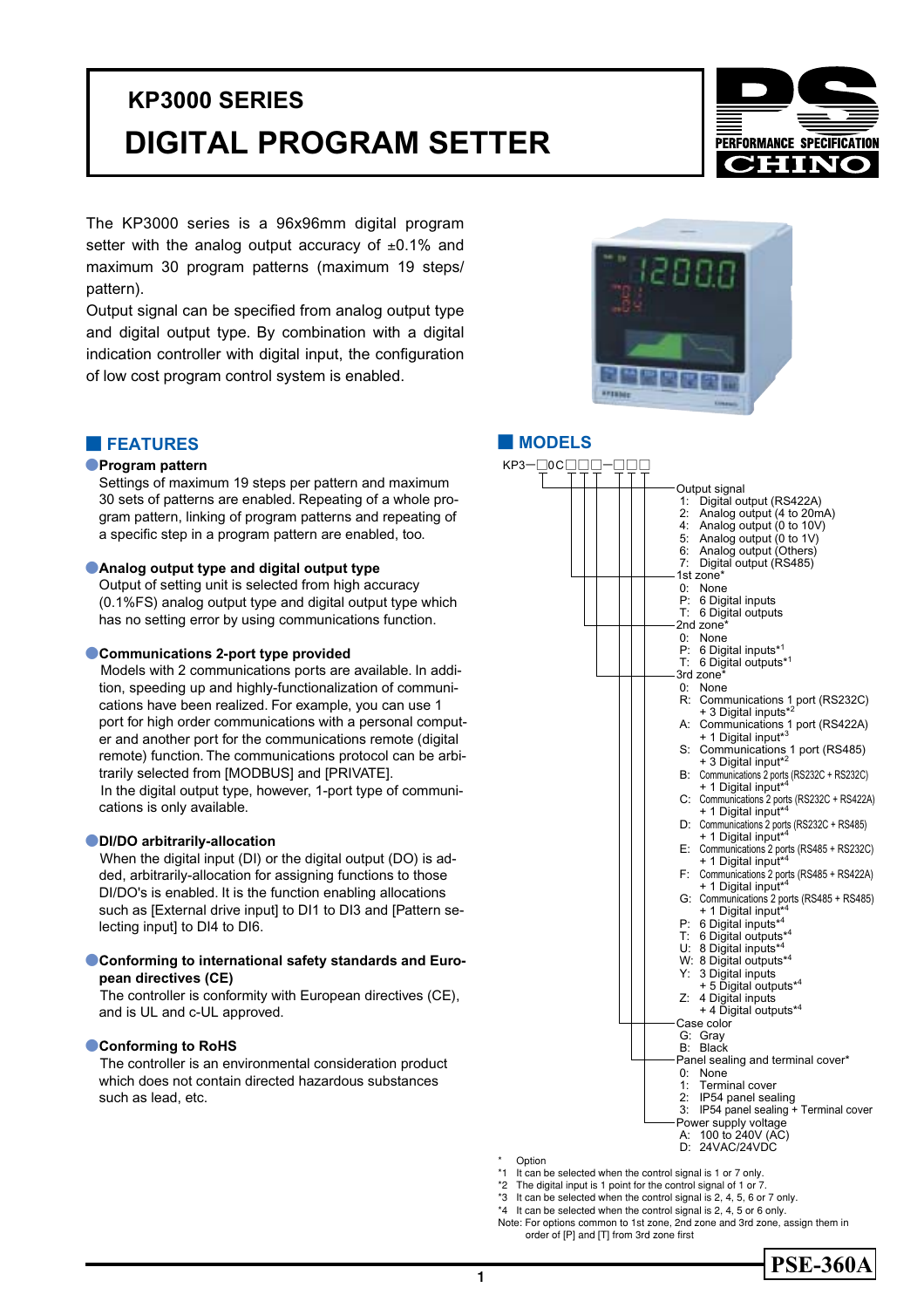# **KP3000 SERIES**

# **■ SCREENS**



- 1. Operation status (RUN) indication Lights in operation.
- 2. Operation stop (STOP) indication Lights in the state of operation stop.
- 3. RESET indication Lights when operation is cancelled and returns to the start point.
- 4. Pattern No. (PTN) indication
- 5. Program remote (REM) indication Lights when operation is executed by digital input.
- 6. Executing step number (STP) indication The step No. being executed is indicated.
- 7. Function (FNC) operation indication Lights when the function key is operated.
- 15. Set value (SV) indication
- 16. Time signal (TS1 to TS8) indication

8. FNC key With the operation screen displayed, pressing it puts the controller in the operation key mode. With the settings screen displayed, pressing it puts the controller in the setting key mode and it operates to move the cursor backwards.

9. RUN key

In the operation key mode, it operates as Run key. With the settings screen displayed, pressing it puts the controller in the setting key mode and it is used for switching between the operation screen and the mode screen of Mode 0, or for switching from the settings screen to the mode screen.

10. STOP key

In the operation key mode, it operates as Stop key. With the settings screen displayed, pressing it puts the controller in the setting key mode and it is used to switch the settings screen.

11. ADV key

In the operation key mode, it operates as Advance key. With the settings screen displayed, pressing it puts the controller in the setting key mode and it is used for moving the cursor and for selecting a parameter.

12. RESET key In the operation key mode, it operates as Reset key. With the settings screen displayed, pressing it puts the controller in the setting key mode and it is used for changing a setting value (or selecting a parameter) in descending order.

13. PTN key In the operation key mode, it operates as Pattern key. With the settings screen displayed, pressing it puts the controller in the setting key mode and it is used for changing a setting value (or selecting a parameter) in ascending order.

- 14. ENT key It is used for registering the settings.
- 18. Engineering port

# **Lower display**

17. A wide variety of operation screens are prepared and arbitrarily-selection is enabled. On the whole program pattern display screen, the simultaneous display of the shape of whole program pattern and the progressed pattern position has been realized.



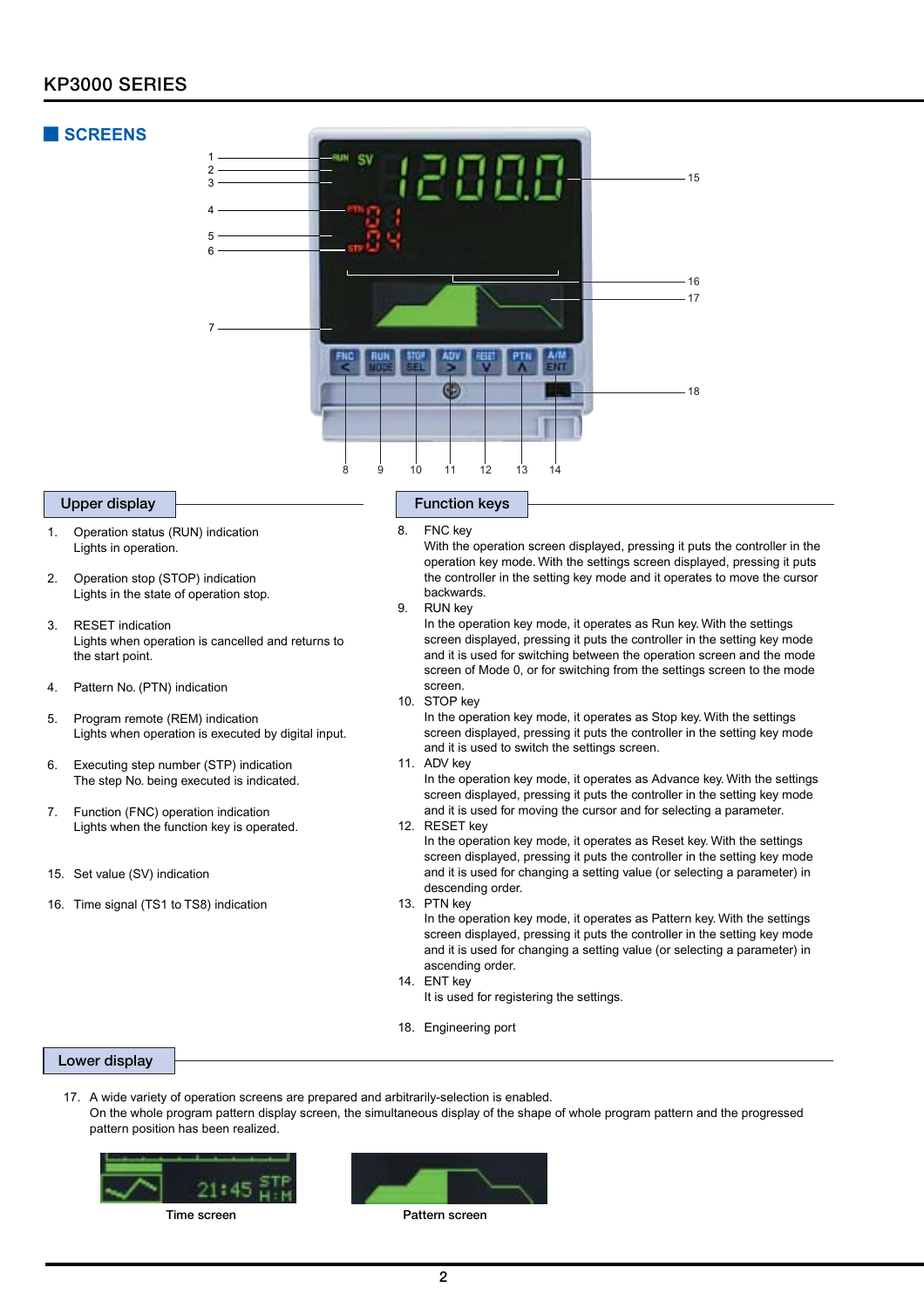

# **■ OUTPUT SPECIFICATIONS**

| Output signal:         | Analog output 4 to 20mA, 0 to 1V, 0 to 10V<br>Digital output RS422A, RS485 |  |  |  |  |  |  |
|------------------------|----------------------------------------------------------------------------|--|--|--|--|--|--|
| Accuracy rating:       | $\pm$ 0.1% of full scale                                                   |  |  |  |  |  |  |
| Output updating cycle: |                                                                            |  |  |  |  |  |  |
|                        | Analog output Approximately 0.1 seconds                                    |  |  |  |  |  |  |
|                        | Digital output Approximately 1 second                                      |  |  |  |  |  |  |
| Resolution:            | Approximately 1/30000                                                      |  |  |  |  |  |  |
|                        | Output impedance: Voltage output Approximately $10\Omega$                  |  |  |  |  |  |  |
|                        | Load resistance: Current output $400\Omega$ or less                        |  |  |  |  |  |  |
|                        | Voltage output $50k\Omega$ or more                                         |  |  |  |  |  |  |

# **■ DISPLAY SPECIFICATIONS**

Upper display: LED

# Lower display: LCD (with back light) 108 x 24 dots

# **■ GENERAL SPECIFICATIONS**

No. of program patterns: 30 patterns Pattern repetition … Max.9999 times

No. of program step:

19 step/pattern Step repetition … Max.99 times

Rated power voltage:

General power supply specifications 100 to 240VAC 24V Power supply specifications 24VAC/24VDC

## Rated power supply frequency:

General power supply specifications 50/60Hz 24V Power supply specification 50/60Hz (24VAC)

# Maximum power consumption:

| General power supply specifications |                   |
|-------------------------------------|-------------------|
| Without options 100VAC 10VA         |                   |
|                                     | 240VAC 15VA       |
| With options                        | 100VAC 15VA       |
|                                     | 240VAC 20VA       |
| 24V Power supply specifications     |                   |
| Without options 24VAC 10VA          |                   |
|                                     | 24VDC 5W          |
| With options                        | <b>24VAC 15VA</b> |
|                                     | 24VDC 10W         |

Power failure countermeasures:

### Settings stored in EEPROM (Rewrite count: One million times or less) and stored by a lithium battery for 5 years or more Terminal screws: M3.5 Insulation resistance: Between primary terminals and secondary terminals 20MΩ or more (500VDC)

Between primary terminals and protective conductor terminal 20MΩ or more (500VDC) Between secondary terminals and protective conductor terminal 20MΩ or more (500VDC) Withstand voltage: Between primary terminals and secondary terminals 1500VAC (For 1 minute) Between primary terminals and protective conductor terminal 1500VAC (For 1 minute) Between secondary terminals and protective conductor terminal 500VAC (For 1 minute) \*Primary terminal: Terminals for power supply (100 to 240VAC) Casing: Fire-retardant polycarbonate Color: Gray or black Mounting: Panel mounting External dimensions: 96 (H) x 96 (W) x 127 (D) mm \*The depth from the front panel is 120mm. Weight: Without options Approximately 450g With options Approximately 580g

# **■ SAFTY STANDARD**

| CE directives: | EN61326: 1997 +A1+A2+A3                                     |
|----------------|-------------------------------------------------------------|
|                | EN61010-1: 2001 (Overvoltage category II, pollution         |
|                | degree 2)                                                   |
|                | * Under the test conditions of EMC directives, there may be |
|                | variation of indication value or output value which is      |
|                | equivalent to maximum $\pm 10\%$ or maximum 2mV, whichever  |
|                | is greater.                                                 |
| UL:            | UL61010-1 2nd edition                                       |
| c-UL:          | CAN/CSA C22.2 No.61010-1-04                                 |
|                | <b>REFERENCE OPERATION CONDITIONS</b>                       |
|                |                                                             |

## Ambient temperature:  $23^{\circ}$ C ± 2°C Ambient humidity:  $55\%RH \pm 5\%$  (No condensation)<br>Power voltage: General power supply specification General power supply specifications 100VAC ±1% 24V power supply specifications  $24VDC \pm 1\%$ Power supply frequency: General power supply specifications 50/60Hz ±0.5% 24V power supply specifications DC Mounting angle: Forward or backward  $\pm 3^{\circ}$ , lateral  $\pm 3^{\circ}$ Installation height: Altitude 2000m or below Vibration: 0m/s2 Impact: 0m/s2 Mounting condition: Single-unit panel mounting (Space above, below, right and left of unit is needed.) Wind: None External noise: None Warm up time: 30 minutes or longer

# **■ NORMAL OPERATION CONDITIONS**

Ambient temperature:

|                                     | -10°C to 50°C (-10°C to 40°C for closed installation)                           |  |  |
|-------------------------------------|---------------------------------------------------------------------------------|--|--|
|                                     | Ambient humidity: 10 to 90%RH (no condensation)                                 |  |  |
| Power voltage:                      | General power supply specifications 90 to 264VAC                                |  |  |
|                                     | 24V Power supply specifications 21.6 to 26.4VDC/AC                              |  |  |
| Power supply frequency:             |                                                                                 |  |  |
|                                     | General power supply specifications $50/60$ Hz $\pm 2\%$                        |  |  |
|                                     | 24V Power supply specifications DC, $50/60$ Hz $\pm 2\%$                        |  |  |
|                                     | Mounting angle: Forward or backward $\pm 10^{\circ}$ , lateral $\pm 10^{\circ}$ |  |  |
|                                     | Installation height: Altitude 2000m or below                                    |  |  |
| Vibration:                          | 2m/s <sup>2</sup>                                                               |  |  |
| Shock:                              | 0 <sub>m</sub> /s <sub>2</sub>                                                  |  |  |
| Mounting condition:                 |                                                                                 |  |  |
|                                     | Single-unit panel mounting (Space above and below of the                        |  |  |
|                                     | unit is needed.)                                                                |  |  |
| External noise:                     | None                                                                            |  |  |
| Rate of ambient temperature change: |                                                                                 |  |  |
|                                     | 10°C/hour or less                                                               |  |  |
|                                     |                                                                                 |  |  |

# **■ TRANSPORT CONDITIONS**

| Ambient temperature: |                                                             |
|----------------------|-------------------------------------------------------------|
|                      | $-20^{\circ}$ C to 60 $^{\circ}$ C                          |
|                      | Ambient humidity: 5 to 90%RH (no condensation)              |
| Vibration:           | 4.9m/s <sup>2</sup> (10 to 60Hz)                            |
| Impact:              | 392m/s <sup>2</sup>                                         |
|                      | Under the condition that the unit is packed for shipment by |
|                      | the factory                                                 |

# **■ STORAGE CONDITIONS**

| Ambient temperature: |                                                                    |
|----------------------|--------------------------------------------------------------------|
|                      | $-20^{\circ}$ C to 60 $^{\circ}$ C                                 |
|                      | For long term storage, the temperature should be $10^{\circ}$ C to |
|                      | $30^{\circ}$ C.                                                    |
|                      | Ambient humidity: 5 to 90%RH (no condensation)                     |
| Vibration:           | 0 <sub>m</sub> /s <sup>2</sup>                                     |
| Impact:              | 0 <sub>m</sub> /s <sup>2</sup>                                     |
|                      | Under the condition that the unit is packed for shipment by        |
|                      | the factory                                                        |
|                      |                                                                    |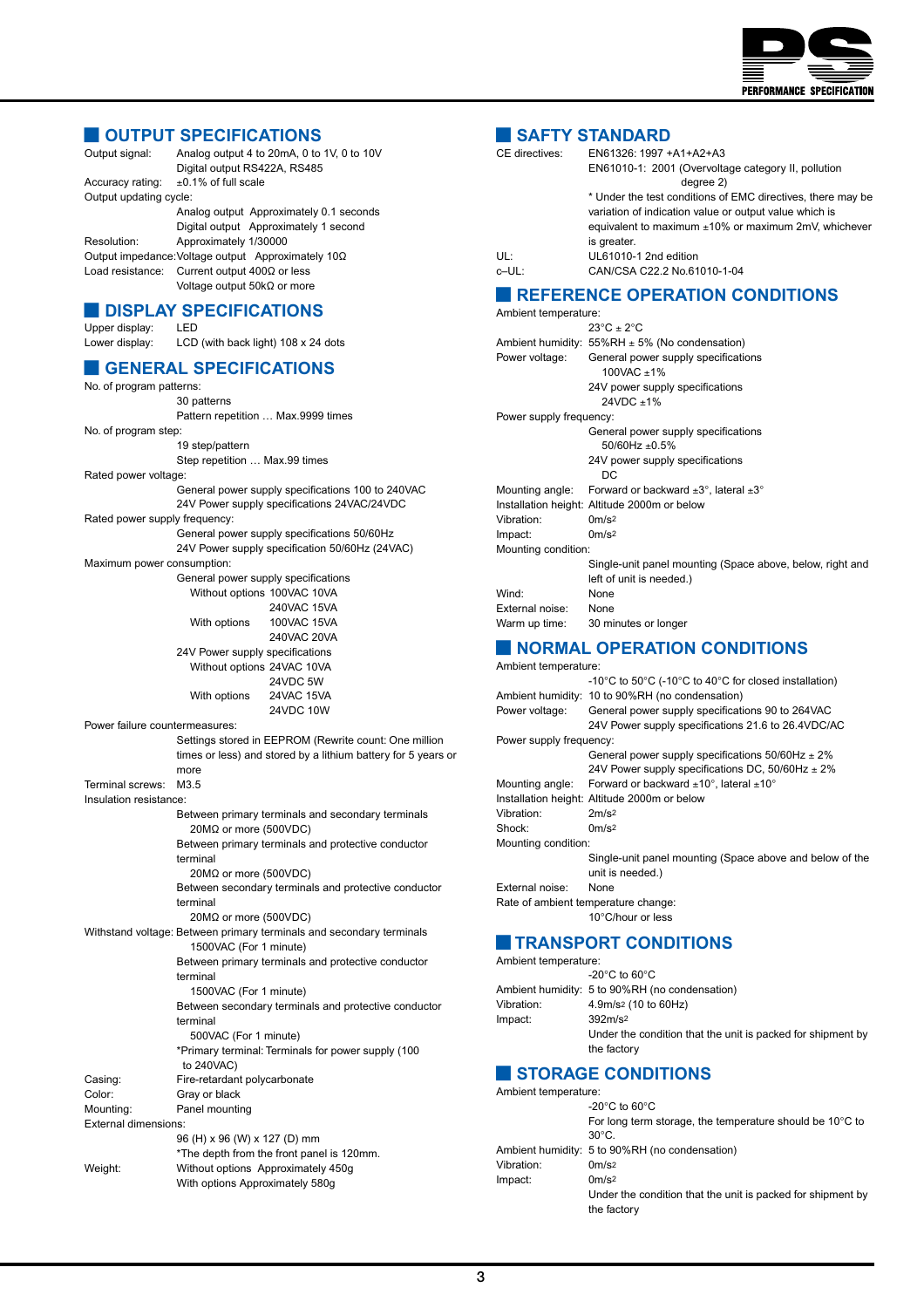# **■ OPTIONS**

# ●**Communications interface**

With RS232C, RS422A or RS485, the setting and measured values of the controller can be transmitted to a master CPU and various parameters can be set by the master CPU.

Number of communications points: 2 points Communications type: RS232C, RS422A, RS485

Communication speed: 2400/4800/9600/19200/38400 bps Protocol: MODBUS (RTU), MODBUS (ASCII), PRIVATE

# ●**Digital signal input**

The following switching is enabled by digital input signal. Input signal: No-voltage contact, open-collector signal External contact capacity:

Functions:

| 5VDC 2mA                               |
|----------------------------------------|
| 1. Selection of pattern No. (6 points) |
| 2. Run/stop                            |
| 3 Advance                              |
| 4 Reset                                |
| 5 Wait                                 |
| 6 Fast                                 |

# ●**Digital signal output**

Time signal or status signal can be outputted externally open-collector signal. Output signal: Open-collector signal Capacity: 24VDC, Maximum 50mA<br>Functions: 1. Time signal (Maximum 1. Time signal (Maximum 8 points) 2. Run/stop 3. Advance 4. Reset

- 5. Wait
- 6. End

# ●**Panel sealing**

By mounting the controller to a panel, it has the panel sealing equivalent to [IP54 compliance].

# ●**Terminal cover**

It covers the terminals for safe. The cover is transparent.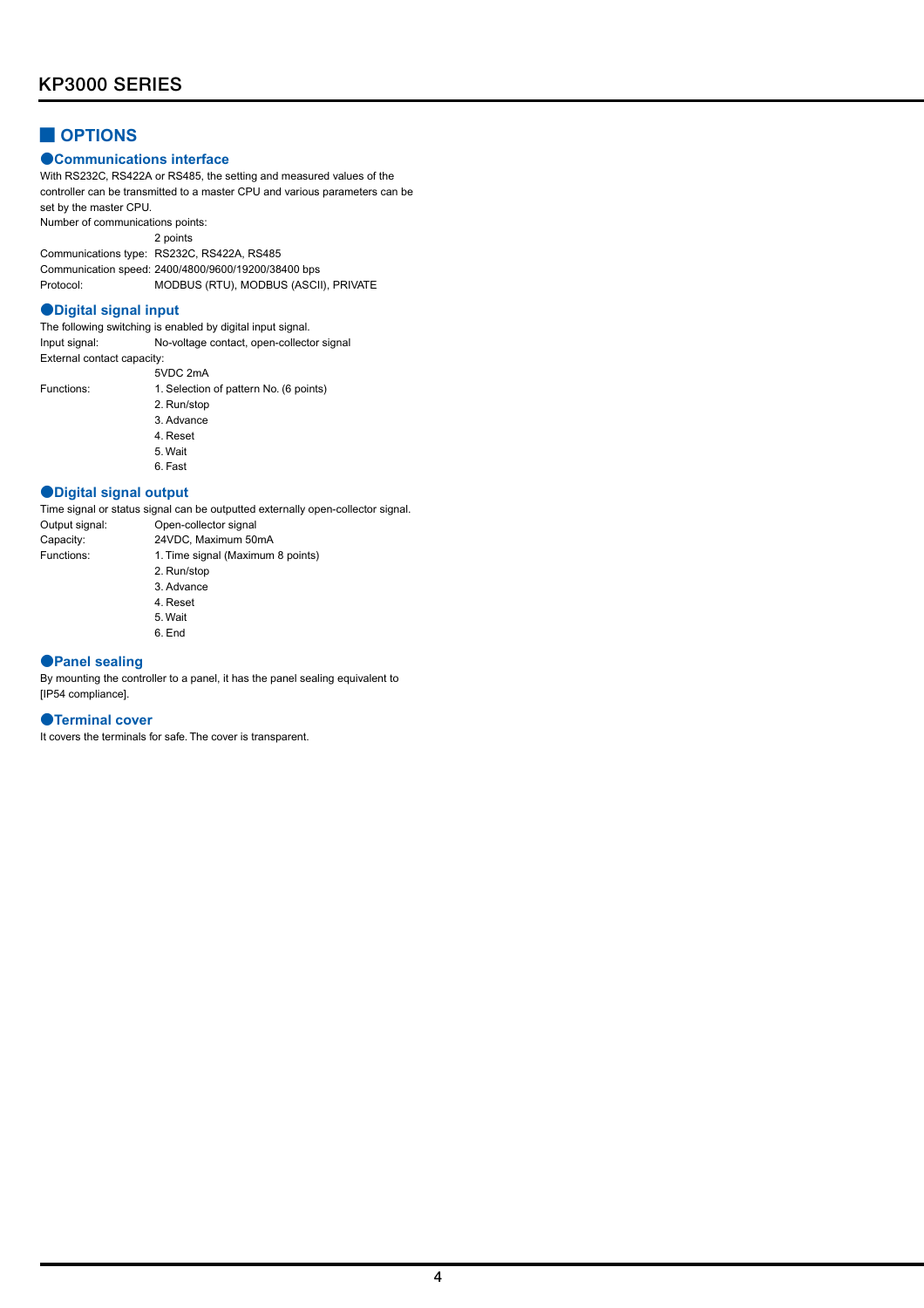

# **■ TERMINAL ARRANGEMENT**



Analog output (Voltage/current)



Digital output

| Communications<br><b>RS422A</b> | Communications<br><b>RS485</b> |  |
|---------------------------------|--------------------------------|--|
| SG                              |                                |  |
| <b>RDA</b>                      | <b>SA</b>                      |  |
| <b>RDB</b>                      | <b>SB</b>                      |  |
| <b>SDA</b>                      | SG                             |  |
| <b>SDB</b>                      |                                |  |
|                                 |                                |  |

# $\overline{\textcircled{3}}$

# ●**Digital output + Communications**

|                 | Communications RS232C | <b>Communications RS485</b> | Communications RS232C | <b>Communications RS485</b> | Digital output RS485  |
|-----------------|-----------------------|-----------------------------|-----------------------|-----------------------------|-----------------------|
|                 | Digital output RS422A | Digital output RS422A       | Digital output RS485  | Digital output RS485        | Communications RS422A |
|                 | 1 digital input       | 1 digital input             | 1 digital input       | 1 digital input             | 1 digital input       |
|                 | <b>RD</b>             | <b>SA</b>                   | <b>RD</b>             | <b>SA</b>                   | SA                    |
|                 | <b>SD</b>             | <b>SB</b>                   | <b>SD</b>             | SB                          | <b>SB</b>             |
|                 | SG                    | SG                          | SG                    | SG                          | SG                    |
|                 | <b>RDA</b>            | <b>RDA</b>                  | <b>SA</b>             | <b>SA</b>                   | <b>RDA</b>            |
|                 | <b>RDB</b>            | <b>RDB</b>                  | <b>SB</b>             | <b>SB</b>                   | <b>RDB</b>            |
|                 | <b>SDA</b>            | <b>SDA</b>                  | SG                    | SG                          | <b>SDA</b>            |
|                 | <b>SDB</b>            | <b>SDB</b>                  |                       |                             | <b>SDB</b>            |
|                 | DI                    | DI                          | DI                    | DI                          | DI                    |
| 4 4 4 4 4 4 4 4 | <b>COM</b>            | <b>COM</b>                  | <b>COM</b>            | <b>COM</b>                  | <b>COM</b>            |
|                 |                       |                             |                       |                             |                       |

# ●**Option terminals**

| Options common to each zone |            |            | 1st $\leftarrow$ 2nd $\leftarrow$ 3rd zone                                      |
|-----------------------------|------------|------------|---------------------------------------------------------------------------------|
|                             | DI         | DO         | .26                                                                             |
|                             | DI         | DO.        | 13                                                                              |
|                             | DI         | DO         |                                                                                 |
|                             | DI         | DO         |                                                                                 |
|                             | DI         | DO.        | 16                                                                              |
|                             | DI         | DO         | -24                                                                             |
| P: 6 digital inputs         | <b>COM</b> | <b>COM</b> |                                                                                 |
| T: 6 digital output         |            |            | Based on combination with other options,<br>assign the zone in the above order. |

# 3rd zone

| <b>Terminals</b>          | $\mathsf{R}$ | A          | S          | B                | C                | D                | E                           | F                | G               |            | W          |            | Z          |
|---------------------------|--------------|------------|------------|------------------|------------------|------------------|-----------------------------|------------------|-----------------|------------|------------|------------|------------|
| 90999                     | <b>RD</b>    | <b>RDA</b> | <b>SA</b>  | R <sub>D</sub> 1 | R <sub>D</sub> 1 | R <sub>D</sub> 1 | SA <sub>1</sub>             | SA <sub>1</sub>  | SA <sub>1</sub> | DI         | <b>DO</b>  | DO         | <b>DO</b>  |
|                           | <b>SD</b>    | <b>SDB</b> | <b>SB</b>  | SD <sub>1</sub>  | SD <sub>1</sub>  | SD <sub>1</sub>  | SB <sub>1</sub>             | SB <sub>1</sub>  | SB <sub>1</sub> | DI         | <b>DO</b>  | DO         | <b>DO</b>  |
|                           | <b>SG</b>    | <b>SDA</b> | <b>SG</b>  | SG <sub>1</sub>  | SG <sub>1</sub>  | SG <sub>1</sub>  | SG <sub>1</sub>             | SG <sub>1</sub>  | SG <sub>1</sub> | DI         | <b>DO</b>  | DO         | <b>DO</b>  |
|                           | DI           | <b>SDB</b> | <b>DI</b>  | RD <sub>2</sub>  | RDA <sub>2</sub> | SA <sub>2</sub>  | R <sub>D</sub> <sub>2</sub> | RDA <sub>2</sub> | SA <sub>2</sub> | DI         | <b>DO</b>  | DO         | <b>DO</b>  |
| $\overline{\circledcirc}$ | DI           | SG         | <b>DI</b>  | SD <sub>2</sub>  | RDB <sub>2</sub> | SB <sub>2</sub>  | SD <sub>2</sub>             | RDB <sub>2</sub> | SB <sub>2</sub> | DI         | <b>DO</b>  | DO         | <b>DI</b>  |
| sis<br>3                  | <b>DI</b>    | DI         | <b>DI</b>  | SG <sub>2</sub>  | SDA <sub>2</sub> | SG <sub>2</sub>  | SG <sub>2</sub>             | SDA <sub>2</sub> | SG <sub>2</sub> | DI         | <b>DO</b>  | DI         | <b>DI</b>  |
|                           | <b>COM</b>   | <b>COM</b> | <b>COM</b> |                  | SDB <sub>2</sub> |                  |                             | SDB <sub>2</sub> |                 | DI         | <b>DO</b>  | DI         | <b>DI</b>  |
| <u>a</u>                  |              |            |            | <b>DI</b>        | <b>DI</b>        | DI               | DI                          | DI               | <b>DI</b>       | DI         | <b>DO</b>  | DI         | <b>DI</b>  |
| $\bigcirc$                |              |            |            | <b>COM</b>       | <b>COM</b>       | <b>COM</b>       | <b>COM</b>                  | <b>COM</b>       | <b>COM</b>      | <b>COM</b> | <b>COM</b> | <b>COM</b> | <b>COM</b> |

R: Communications RS232C + 3 Digital inputs

A: Communications RS422A + 1 Digital input

S: Communications RS485 + 3 Digital inputs

B: Communications RS232C + Communications RS232C + 1 Digital input

C: Communications RS232C + Communications RS422A + 1 Digital input

D: Communications RS232C + Communications RS485

 + 1 Digital input E: Communications RS485 + Communications RS232C + 1 Digital input

F: Communications RS485 + Communications RS422A + 1 Digital input

G: Communications R485 + Communications RS485 + 1 Digital input

U: 8 Digital inputs

W: 8 Digital outputs

Y: 3 Digital inputs + 5 Digital outputs

Z: 4 Digital inputs + 4 Digital outputs

**5**